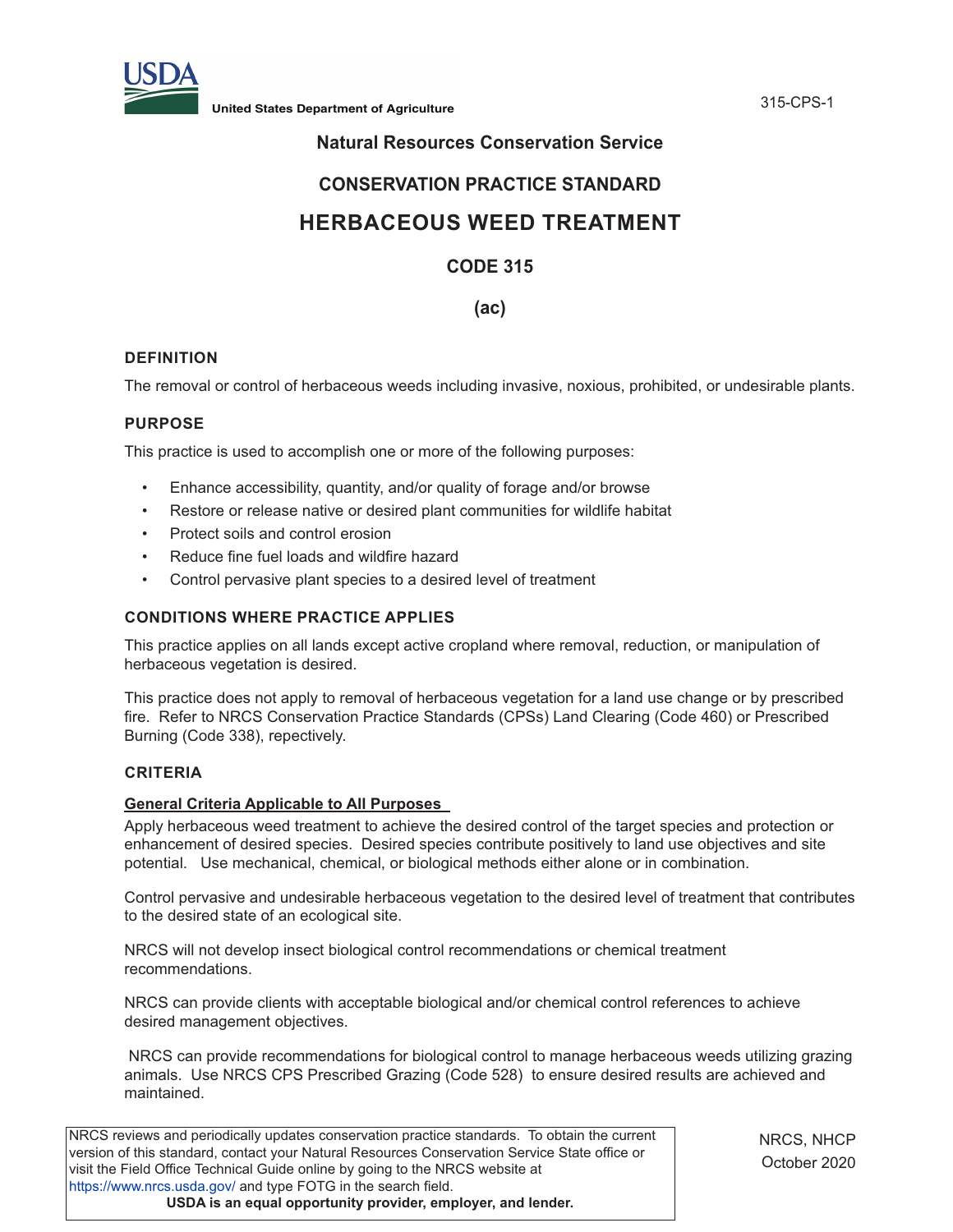Nonchemical weed management techniques such as mowing, manually removing, or spot-flaming infestations can be effective.

When using herbicides, follow all environmental hazards and site-specific application criteria listed on herbicide labels and contained in extension service and other approved pest management references. Access the most recent herbicide labels at the Greenbook Web site (http://www.greenbook.net).

Include post-treatment measures to achieve resource management objectives.

Control livestock and human access based on management methods applied and restrictions listed on the herbicide labels.

Manage and/or dispose of treated weed species that prevents the spread of herbaceous weeds to new sites.

When the herbaceous weed treatment of undesirable species results in the need to reestablish desired herbaceous species, follow details in the appropriate vegetation establishment practices such as NRCS CPSs Pasture and Hay Planting (Code 512), Cover Crop (Code 340), Conservation Cover (Code 327), Range Planting (Code 550), Critical Area Planting (Code 342), Tree /Shrub Establishment (Code 612), or Wildlife Habitat Planting (Code 420).

Incorporate weed prevention strategies that include—

- Minimizing soil disturbance.
- Minimizing movement of equipment through weed infested areas.
- Inspecting and cleaning equipment to prevent spread of undesired vegetation.

Apply treatments during periods of the year when weed species are most vulnerable and when restoration of the native or desired plant communities have the best chance of recovery.

Adjacent land uses must be considered before chemicals are used. Also consider the residual effects of chemical use. Follow label and State guidelines on setbacks and other precautions from sensitive areas and surface water bodies or karst topography.

#### **Additional Criteria to Enhance Accessibility, Quantity, and Quality of Forage and/or Browse**

Apply herbaceous weed treatments that minimize negative impacts to forages and/or other nontargeted plants. Plan timing and sequence of treatment in coordination with specifications developed for NRCS CPS Prescribed Grazing (Code 528) or Forage Harvest Management (Code 511).

#### **Additional Criteria to Restore or Release Native or Desired Plant Communities for Wildlife Habitat**

Apply herbaceous weed treatments that protect the health and vigor of native or desired plant species to preserve and enhance habitat for pollinator insects and wildlife. Time treatments to periods of the year that accommodate reproduction and other life cycle requirements of target wildlife and pollinator species. Select treatments that maintain or enhance plant community composition and structure to meet the requirements of target wildlife and pollinator species.

Use applicable ecological site description (ESD) state and transition models, or other suitable information, to develop specifications that are ecologically sound and defensible. Treatments must be congruent with dynamics of the ecological site(s) and keyed to states and plant community phases that have the potential and capability to support the desired plant community. If an ESD is not available, base specifications on the best approximation of the desired plant community composition, structure, and function.

Use native vegetation to preserve and enhance pollinator insects as well as wildlife.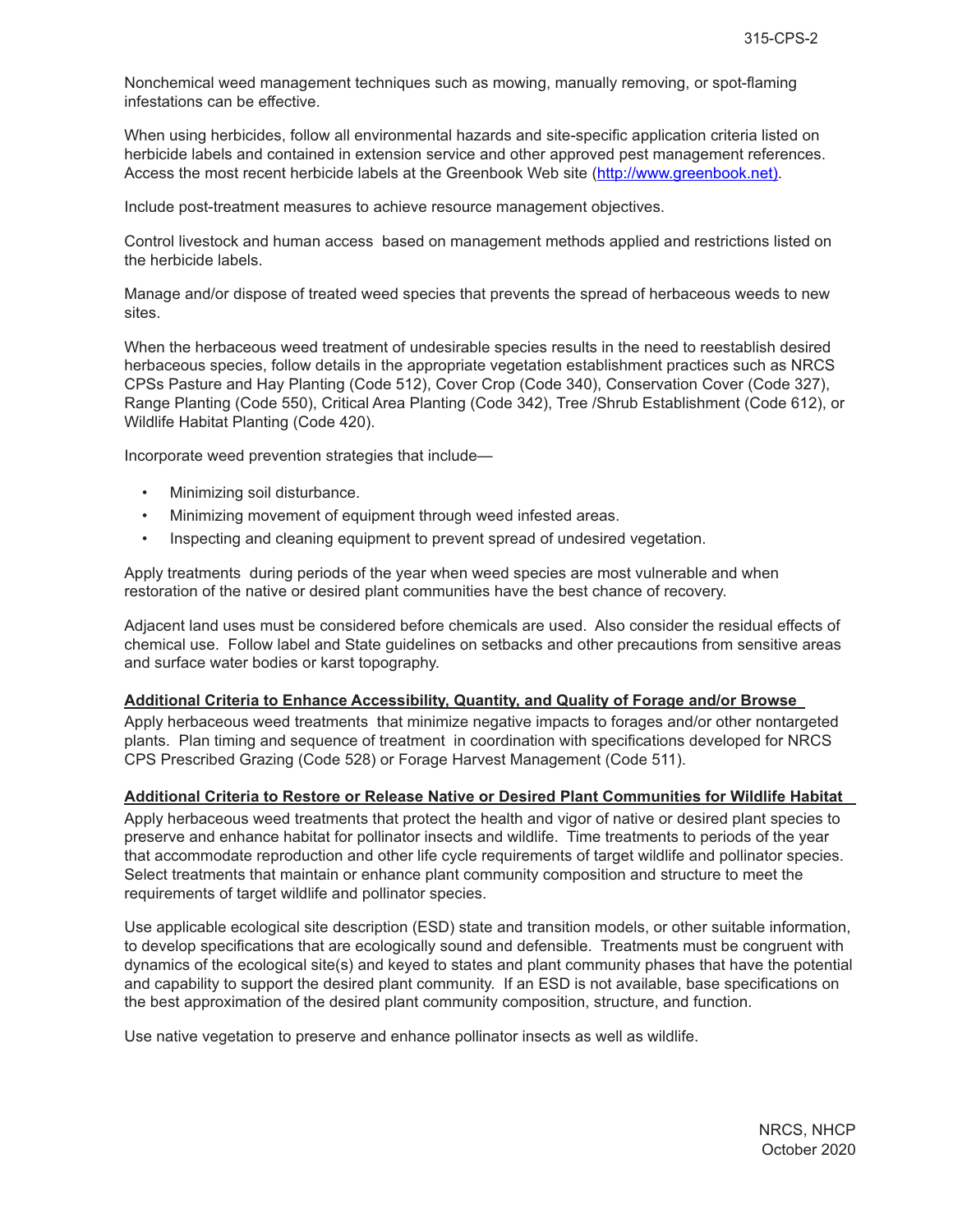## **Additional Criteria to Protect Soils and Control Erosion**

Herbaceous weed species shade out desired plants exposing more soil for potential erosion. Use caution when applying herbaceous weed treatments to minimize soil disturbance and soil erosion.

Apply additional treatments to protect soils and prevent erosion.

#### **Additional Criteria to Reduce Fine Fuel Loads and Wildfire Hazard**

Treat weed species to create a native or desired plant community that reduces the potential for accumulating excessive fuel loads and wildfire hazards.

Apply treatment methods that minimize the potential for unintended impacts to air resources (e.g., dust, chemical drift, etc.) that could also damage or kill plants, thereby contributing to wildfire hazard.

#### **Additional Criteria to Control Pervasive Plant Species to a Desired Level of Treatment**

When specific pervasive plant species cannot be controlled with one treatment, plan and apply additional treatments to achieve effective control through reapplication which may be more than once per growing season or multiple years.

#### **CONSIDERATIONS**

Consider using NRCS CPS Pest Management Conservation System (Code 595) in support of herbaceous weed treatment.

Consider soil erosion potential and difficulty of vegetation establishment when choosing a method of control that causes soil disturbance.

Consider the appropriate time period for treatment. Some herbaceous weed treatment activities can be effective when applied within a single year; others may require multiple years of treatments to achieve desired objectives.

Consider impacts to wildlife species. In general, weed treatments that create a mosaic pattern may be the most desirable. Leaving native grasses, forbs, and woody vegetation encourages a higher variety of wildlife and pollinators. When using selective herbicides, leaving other desired plant species also benefits wildlife and pollinators.

Consider impacts to wildlife food supplies, space, and cover availability when planning the method and amount of herbaceous weed treatment.

State-issued licenses may be required when using chemical pesticide treatments.

For air quality purposes, consider using chemical methods of herbaceous weed treatment that minimize chemical drift and excessive chemical usage. Consider mechanical methods of herbaceous weed treatment that minimize the entrainment of particulate matter.

Design and execute a plan using adaptive management to apply knowledge gained from earlier treatment applications.

#### **PLANS AND SPECIFICATIONS**

Prepare plans and specifications for each field or treatment unit according to the criteria included in this standard. At a minimum, the herbaceous weed treatment management practice plan shall include—

- Goals and objectives statement.
- Plan map and soil map for the site.
- Pretreatment cover or density of the target plants and the planned post-treatment cover or density.
- Maps, drawings, and/or narratives detailing or identifying areas to be treated, pattern of treatment (if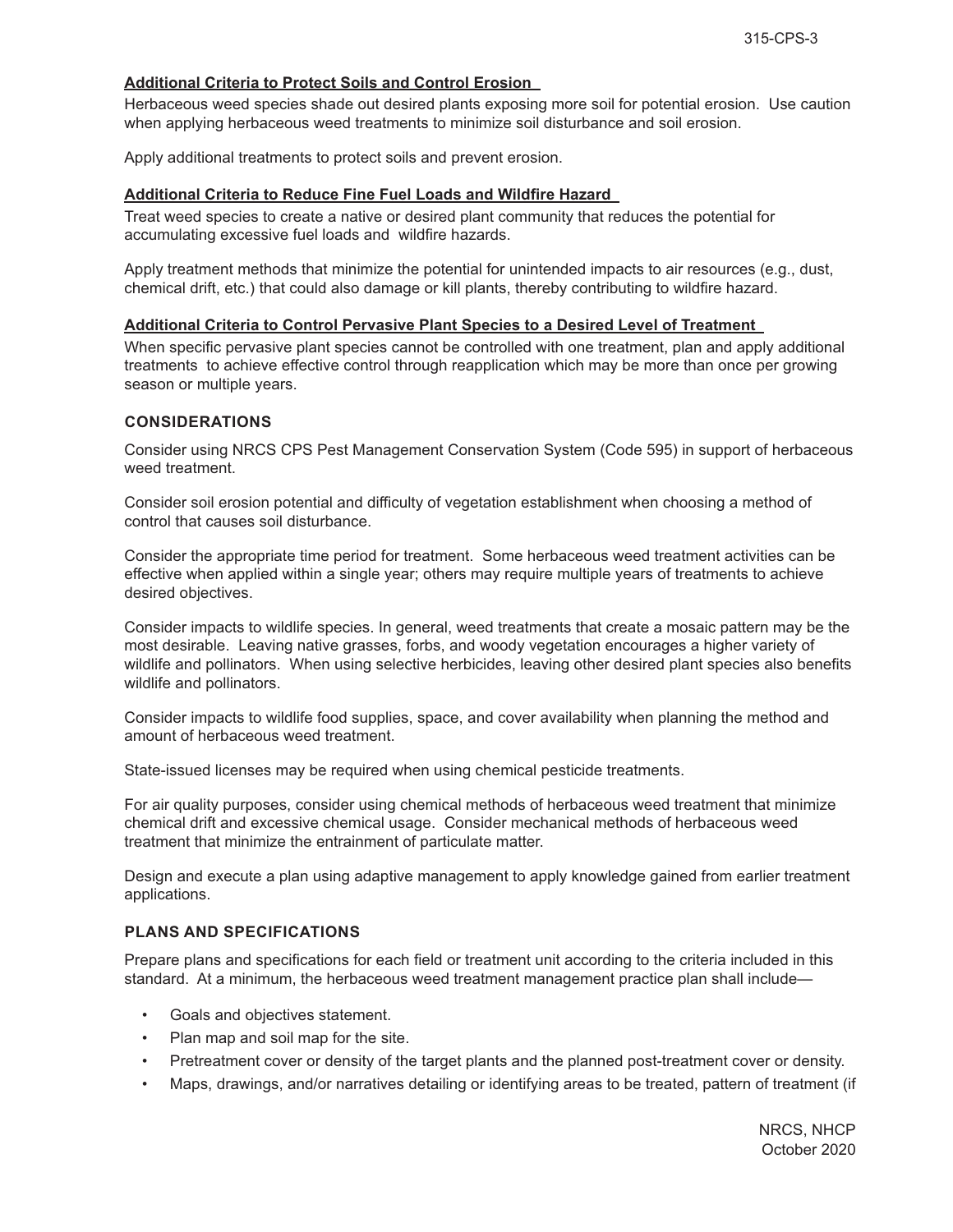applicable), and areas that will not be disturbed.

- A monitoring plan that identifies what shall be measured (including timing and frequency) and the changes in the plant community (compare with objectives) that occur.
- Apropriate revegetation conservation practice standard(s) needed following treatment (if applicable).
- For mechanical treatment methods, the first five bulleted items above, plus—
	- Type of equipment to use for management.
	- Dates of treatment for effective management.
	- Operating instructions (if applicable).
	- Techniques and procedures to be followed.
	- For chemical treatment methods, the first five bulleted items above, plus—
		- Acceptable chemical treatment references for containment and management of target species.
		- Documented techniques to be used, planned dates, and rates of application.
		- Evaluation and interpretation narrative of herbicide risks associated with the selected treatment(s) using Windows Pesticide Screening Tool (WIN-PST) or other approved tools.
		- Consideration of any special mitigation, timing, or other factors (such as soil texture, distance to water, and organic matter content) to ensure the safest, most effective application of the herbicide.
		- Reference product label instructions.
- For biological treatments methods, the first five bulleted items above, plus—
	- Acceptable biological treatment references for the selected biological control livestock used to contain and manage the target species.
	- Documentation of release date, kind, and number of livestock.
	- Timing, frequency, duration, and intensity of grazing or browsing.
	- Desired degree of grazing or browsing use for effective management of target species.
	- Maximum allowable degree of use on desirable nontarget species.
	- Special mitigation, precautions, or requirements associated with the selected treatment(s).

## **OPERATION AND MAINTENANCE**

#### **Operation**

Herbaceous weed treatment methods shall be applied using approved materials and procedures. Operations will comply with all local, State, Tribal, and Federal laws and ordinances. The landowner is responsible for obtaining any permits prior to practice implementation. Observe State and Federal restricted-use pesticides and certified pesticide applicator's license requirements.

Develop a safety plan for individuals exposed to chemicals, including telephone numbers and addresses of emergency treatment centers and the telephone number for the nearest poison control center.

The National Pesticide Information Center (NPIC) telephone number in Corvallis, OR, may also be given for nonemergency information: 1-800-858-7384, Monday to Friday, 6:30 a.m. to 4:30 p.m., Pacific Time. The national Chemical Transportation Emergency Center (CHEMTRAC) telephone number is: 1-800-424- 9300.

- Follow label requirements for mixing/loading setbacks from wells, intermittent streams and rivers, natural or impounded ponds and lakes, and reservoirs.
- Post signs according to label directions and/or Federal, State, Tribal, and local laws, around fields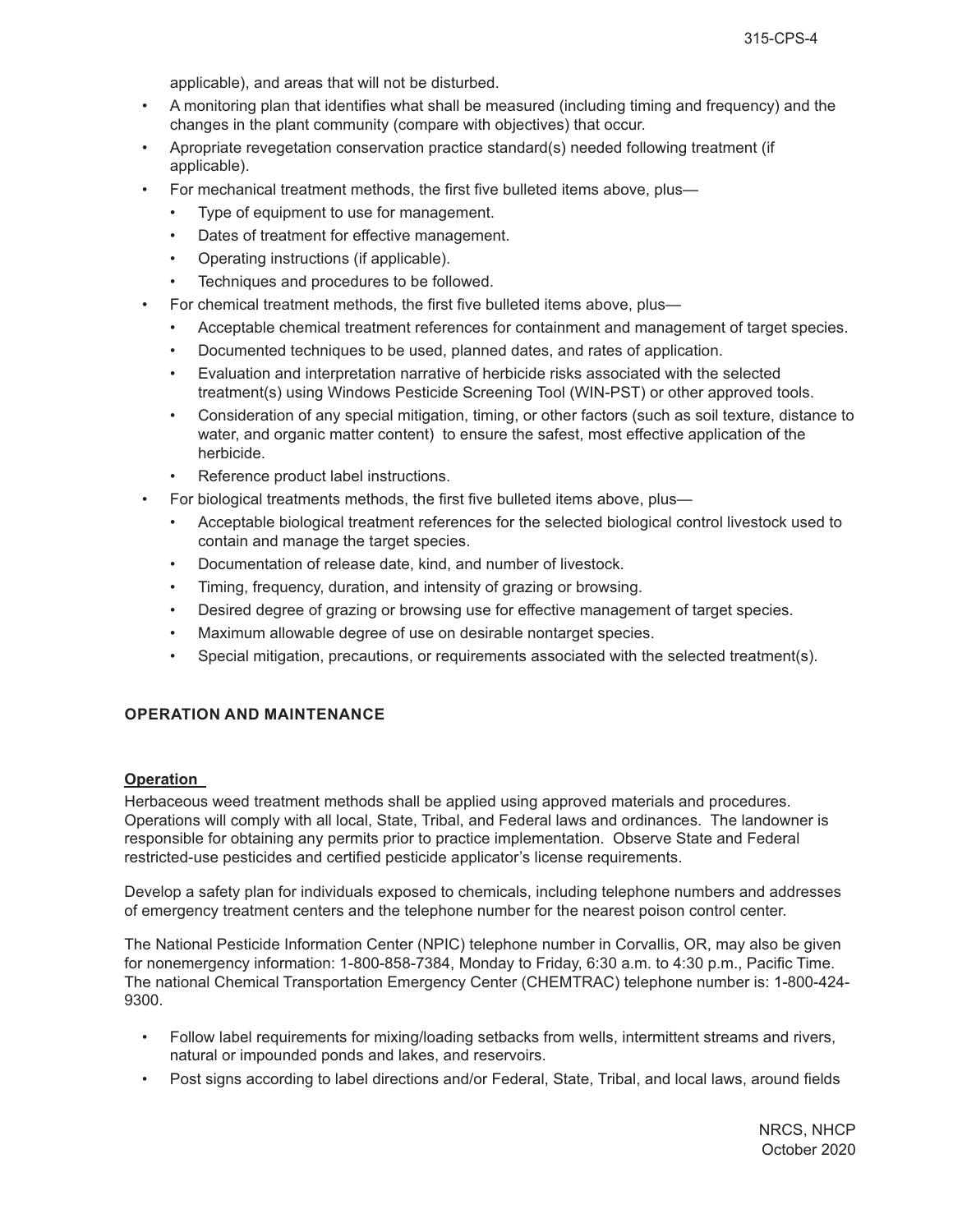that have been treated. Follow restricted entry intervals.

- Dispose of herbicide and herbicide containers in accordance with label directions and adhere to Federal, State, Tribal, and local regulations.
- Read and follow label directions and maintain appropriate safety data sheets. Safety data sheets and herbicide labels can be accessed at the Greenbook Web site (http://www.greenbook.net).
- Calibrate application equipment according to recommendations before each seasonal use and with each major chemical and site change.
- Replace worn nozzle tips, cracked hoses, and faulty gauges on spray equipment.
- Maintain records of plant management for at least 2 years. Herbicide application records shall be in accordance with USDA Agricultural Marketing Service's Pesticide Recordkeeping Program and State-specific requirements.

#### **Maintenance**

Success of the practice shall be determined by evaluating regrowth or reoccurrence of target and desired species after sufficient time has passed to monitor the vegetation and gather reliable data. Length of evaluation periods depend on the herbaceous weed species being monitored, proximity of propagules (seeds, plant materials, and roots) to the site, transport mode of seeds (wind or animals), and methods and materials used.

Following initial application, regrowth, resprouting, or reoccurrence of herbaceous weeds can be expected. Complete spot treatments of individual plants or areas needing retreatment when weed vegetation is most vulnerable to desired treatment procedures.

Review and update the herbaceous weed treatment plan periodically to—

- Incorporate new integrated pest management technology,
- Respond to grazing management and complex weed population changes, and
- Follow cooperative extension service guidance to avoid the development of weed resistance to herbicide chemicals.

#### **REFERENCES**

Bamka, W., B. Barbour, L. Gladney, and C. Williams. 2013. Poisonous Weeds in Horse Pastures. Cooperative Extension Fact Sheet FS938. Rutgers University, New Brunswick, NJ. https://njaes.rutgers.edu/fs938/

Coombs, E., J. Clark, G. Piper, and A. Cofrancesco, Jr. (Eds). 2004. Biological Control of Invasive Plants in the United States. Oregon State University Press, Corvallis, OR.

Cornell University. 2019. "Plants Poisonous to Livestock and Other Animals." Department of Animal Science, Ithaca, NY. Accessed September 8, 2020. http://www.ansci.cornell.edu/plants/

Evers, R.A. and R.P. Link. 1972. Poisonous Plants of the Midwest and their Effects on Livestock. Special Publication 24. University of Illinois, College of Agriculture, Urbana, IL.

Lingenfelter, D. and W.S. Curran. 2001. Weed Management in Pasture Systems. Penn State Extension, State College, PA. https://extension.psu.edu/weed-management-in-pasture-systems

Oliver, L.B., J.P. Stovall, C.E. Comer, H.M. Williams, and M.E. Symmank. 2019. Weed Control and Overstory Reduction Improve Survival and Growth of Under-planted Oak and Hickory Seedlings. Restoration Ecology Vol. 27, Issue 1. DOI: 10.1111/rec.12826

Peachey, E., A. Hulting, T. Miller, D. Lyon, D. Morishita, and P. Hutchinson. 2020. Pacific Northwest Weed Management Handbook. Oregon State University, Corvallis. OR.